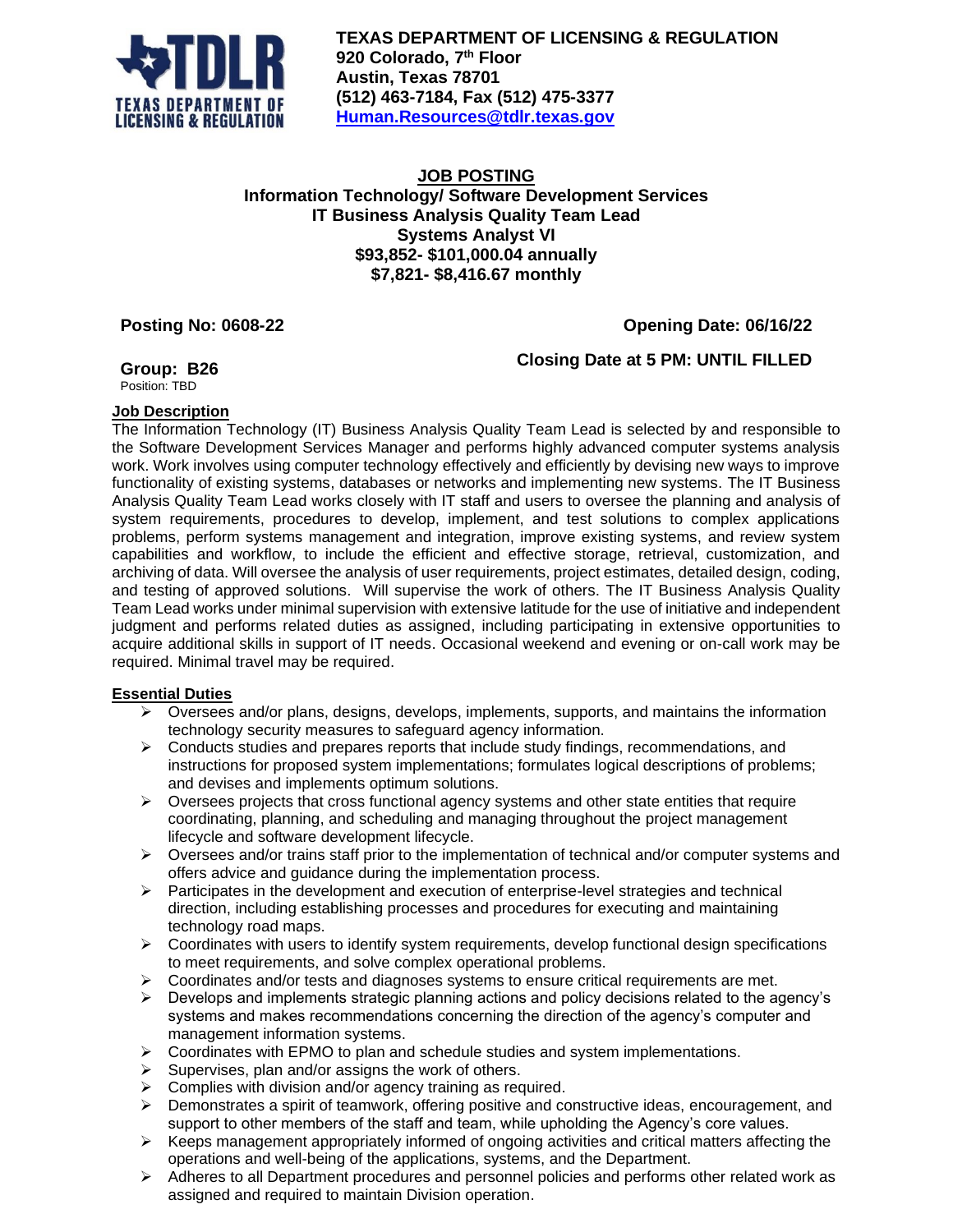## **Minimum Requirements**

Four (4) years of experience in IT system analysis and design work and (2) years of experience in the development and/or maintenance of an electronic licensing or similar system is required. The experience requirements may run concurrently. Graduation from an accredited four-year college or university with major course work in computer science, computer information systems, management information systems, or a related field is generally preferred.

Strongly preferred experience in/with:

- Managing the work of others
- Coordinating projects across divisions and/or involving one or more state agencies
- Design, development, testing, and implementation of IT solutions
- Structured Query Language
- Certified Business Analysis Professional (CBAP) Certification
- Microsoft Project, Jira, MS Planner or other project task tracking software

#### Preferred experience in/with:

- Training others in the use of new or updated system design
- Project leadership
- Graduation from an accredited college or university with major course work in computer science, computer information systems, or management information systems or related
- Testing procedures and Quality standards

#### Experience that is helpful:

- Microsoft Windows C# application development
- Team Foundation Server (TFS) administration or use TFS/non-TFS application life cycle tools
- GoAnywhere Managed File Transfer (MFT) administration or use
- Application security vulnerability assessment
- Windows Server operating system permissions
- Working with an Active Directory environment

*Veterans, Reservists or Guardsmen with an MOS or additional duties that fall in the fields of 25B Information Technology Specialist, CT Cryptologic Technician, 0671 Data Systems Administrator, 3D0X2 Cyber Systems Operations or other related fields pertaining to the minimum experience requirements may meet the minimum qualifications for this position and are highly encouraged to apply.* 

## **Additional Military Crosswalk information can be accessed at:**

**[https://hr.sao.texas.gov/Compensation/MilitaryCrosswalk/MOSC\\_InformationTechnology.pdf](https://hr.sao.texas.gov/Compensation/MilitaryCrosswalk/MOSC_InformationTechnology.pdf)**

#### **Remarks**

**The successful candidate will have:** Knowledge of the limitations and capabilities of computer systems, the techniques used in the design of non-automated systems, information technology equipment, applicable programming languages, computer hardware and software, computer operating systems, writing program code, and automated mapping. Knowledge of effective leadership principles; of software development and programming in a regulatory and/or licensing environment; and of TDLR's strategic initiatives and core priorities. Knowledge of TDLR's Core Values and the ability to apply them daily. Skill in the use of computer equipment and in modifying programs for computer applications. Skill in coordinating and solving problems; developing or revising program code; scheduling, testing, installing, and implementing programs; and troubleshooting computer systems. Ability to analyze systems and procedures, to write and revise standards and procedures, and, to manage multiple tasks. Ability to effectively lead a technically creative and culturally diverse team; to lead, inspire and innovate; and, to create positive and effective teams. Ability to effectively resolve conflict and broker collaboration; to communicate effectively; to work effectively with all staff; and, to supervise the work of others.

Applications may be downloaded from TDLR's website [https://www.tdlr.texas.gov/employ.htm.](https://www.tdlr.texas.gov/employ.htm) E-mail or fax applications to: TDLR, Human Resources Office, Austin Texas 78711, Fax (512) 475-3377. E-mail [Human.Resources@tdlr.texas.gov.](mailto:Human.Resources@tdlr.texas.gov) **Resumes will not be accepted in lieu of State Applications. Applications not completely filled out may be rejected. Only typed applications will be considered.**